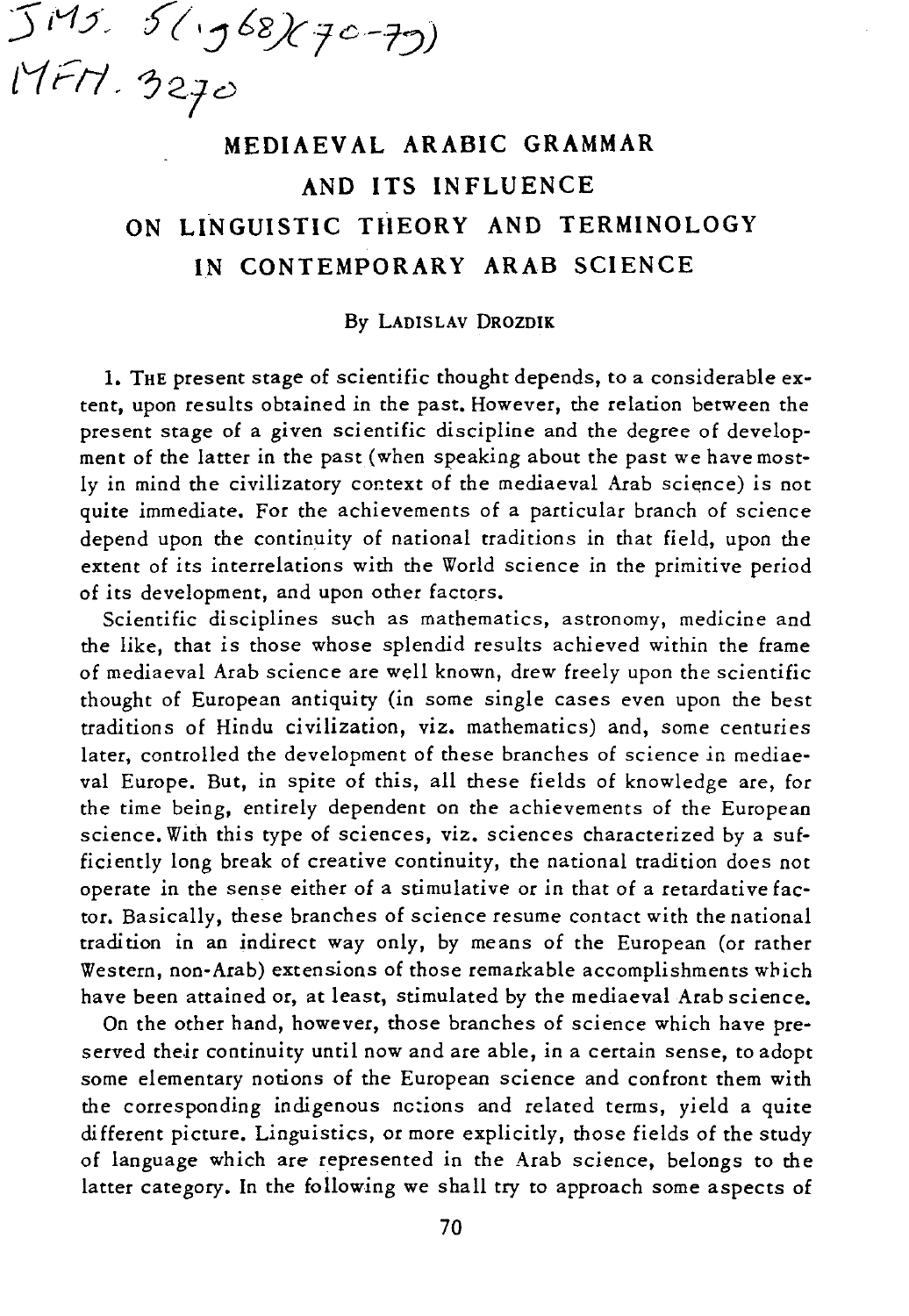the influence of the traditional grammatical theory and terminology within the scope of mediaeval Arab science on the modem Linguistic theory and terminology, as reflected in the Egyptian linguistic publications issued in the period of the last few years. (It seems that the very term 'linguistic' is rather inappropriate in this context because of implying a considerably higher degree of abstraction as to fully correspond to that which is usual in the Arab science of language in our days. It would probably be possible to substitute in most cases, the term 'linguistic' by that of 'grammatical' provided that the extent and assortment of grammatical features would be conceived in the sense of the mediaeval Arab science.)

2. One of the highest degrees of abstraction was reached, by the mediaeval Arabic grammar, in setting the relation between governing *('amil)*  and governed *(ma'mul fibi)* words. The former can operate as either explicitly expressed *('amila fibi la/zan)* or implied by the context *('amila (ihi taqdiran, bit-taqdir)*. The governing word controls the grammatical form of the governed one constituting, in this way, a relation which underlies the grammatical meaning *(ma'nan).* The whole of interdependencies, conceived in this way, as well as their formal rendering, is termed *i'rab*.<sup>1</sup> The formal expression of these interdependences *is* secured, with the governed word, by the set of markers which are usually covered by the term *harak āt al-i'rāb*.<sup>2</sup> The negation of *i'rāb* is designed by the term  $\frac{b}{n}$ , in the terminology of indeginous philologists, that is, inflexibility in the sense of *i'rab*,<sup>3</sup> which underlies the basic dichotomy between (1) al*mu 'rabiit* (flexible words), and (2) *al-mabniyyiit* (inflexible words).

Flexible words yield, in turn, a trichotomic *division* into *mar/u'at, m an \$iib at,* and *mab/iiqiit* (or *magruriit),* in the case of nouns, and into  $\frac{m \pi}{u'}$ at, mansubāt, and mağzumāt, in the case of verbs.

The mechanism of *i'rab,* as defined in the above terms, includes only a part of the possible inflectional manifestations of Arabic, notably the grammatical category of case and that of verbal mood. The first of these categories *(viz.* case) is, according to the traditional conception of *i'rab,*  superior to all other grammatical categories of the noun, such as number, gender, and grammatical determination. The latter categories operate

<sup>1</sup> Referred to in de Sacy's 'syntaxe désinentielle' and J.Fück's 'Desinentialflexion' (cf. also § 4 of this paper).

<sup>2</sup>Cf. the Egyptian edition of al- $\frac{H}{L}$ warizmi's *Mafatib* al-'ulum (henceforth *Mafatib*), based on van Vloeten's edition (Leiden 1895), Cairo 1930; pp. 29-30; cf. also *wužūh al-i'rāb*, ib., 28 ff.; however, the latter does not strictly correspond to *barakat al-z'rab* because of its including, in certain contexts, such syntactic notions as *al-mubtada', al-habar, al-Ia'il,* etc. as well (viz. ib., 31 f.).

<sup>3</sup> For the term *barakat al-bina'* cf., for instance, the Egyptian commentator on *Mafatib*, Muhammad Kamaladdin al-Adhami, *Mafatib*, 29, fn. 1.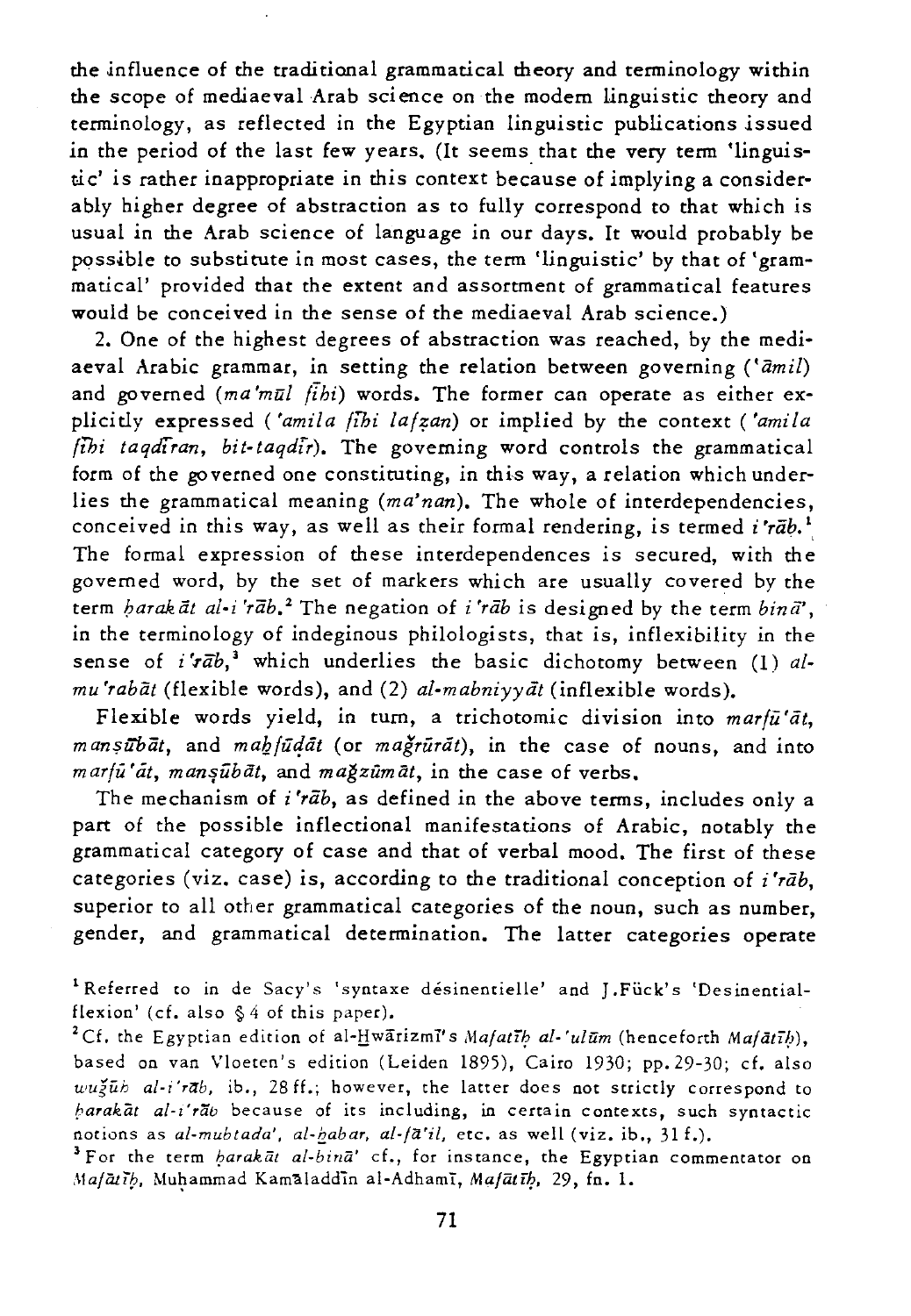merely as modifiers of the particular case ending realizations. The last of the above *i'rab* categories *(viz.* verbal mood), is, in turn, superior to all grammatical categories proper to the verbal inflection, such as number, gender, person, etc.

*['rab,* then, does not include introflectional realizations of any of the aforementioned grammatical features, e.g. number distinction rendered by the so called broken plurals *(kitab* vs. *kutub),* the introflectionally expressed gender differences (absan vs. *husnā*), etc. All features of this type are described, as a rule, under the heading of *istiqiiq.* 

*['rab,* at the same time, constitutes the most conservative nucleus of the indigenous grammar in reflecting the synthetic linguistic type of Arab*ic.* Although the language of the Qur'an, as demonstrated by the occurrence of constructions exhibiting free word-order (e.g. *innama yah ša llaha min 'ibādihi l-'ulamā'u* (Fātir, 28),<sup>4</sup> as well as the language of the pre-Islamic poetry, fully preserve formal features of *i'rab,* early generations of Iraqi grammarians as early as the beginning of VIIIth century A.D. find it useful to study the language of nomadic tribes. For their language, in preserving formal features of *i'rab*, was much more conservative than that of sedentary Arabs, the latter exhibiting features speaking in favour of the progressive shift towards analytism.

Indigenous grammar, despite this evident situation, continues considering *i'rab* as its basic concept from which the whole of its structure *is*  derived, irrespective of the real linguistic evolution. This ignoring of the evolutional trends in Arabic creates as early as the early Middle Ages a very conservative scientific basis which has greatly contributed to maintaining and deepening divergences between the Classical idiom and the language of everyday usage, by virtue of which we can consider it as a powerful historical factor stimulating the emergence of the modem diglossia as well.

3. The very existence of i *'rab,* as conceived by indigenous grammarians, brings into being several important problems.

The sum of formal features operating in the inflectional system of *i'rab* is very frequently designated by one of the following terms: *harakat al*i'rab (viz. fn. 2), 'alamat al-i'rab,<sup>5</sup> zawahir al i'rab,<sup>6</sup> awahir al-kalam lil $i$ *'rāb*,<sup>7</sup> etc., etc.<sup>8</sup>

4 J .Flick, *Arabi).'a. Untersuchunsen zur arabiscben Sprach* - *und Stilgeschicbt e*  (Abh.d.Sachs.Akad.d.Wiss.zu Leipzig, phil.-hist.K1., Bd. 45,1). Berlin 1950, p. 2. <sup>5</sup> Cf. al-Āğurrūmiyyah (in Brünnow-Fischer's *Arab. Chrest.*, 5th ed., Leipzig 1948, p.l72). Viz. also the Arabic version of Fiick's *Arabzya:* Yiihan Fik, *al·'Arabiyya*  (translated into Arabic by Dr. 'Abdalhalim an-Nağğar), al-Qāhira: Maktabat al-Hangi, 1951, pp. 2, 3, etc.

 $^6$  Fück (Arabic version), pp. 3, 4, etc. <sup>7</sup> Cf. Mafatih, 29.  $8$  For other variants viz.  $64$  of our study as well.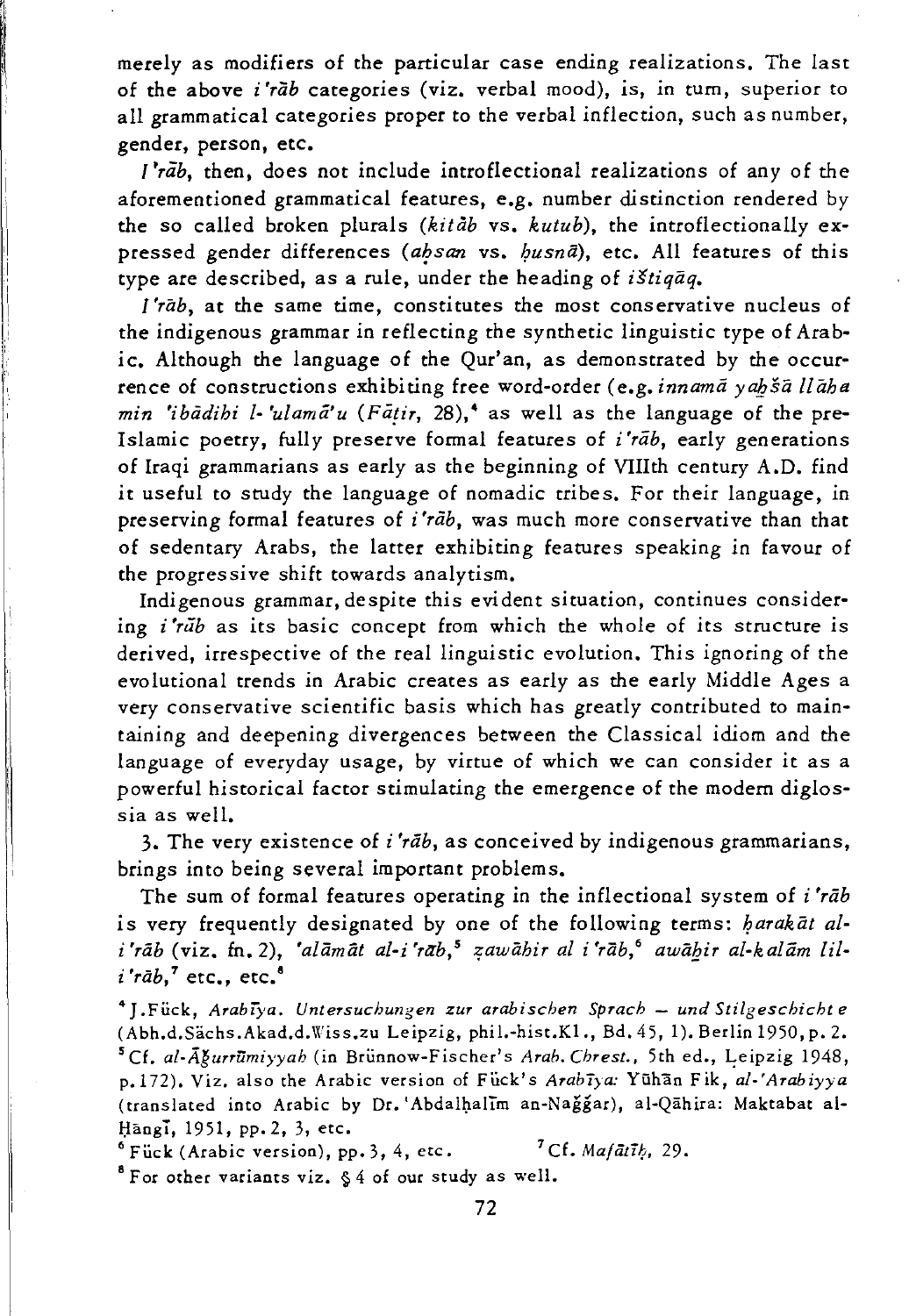The notion of *barakat al-i'rab* becomes, in many cases, the first notion superior to the single inflectional manifestations of *i'rab* in the indigenous hierarchy of grammatical notions and, accordingly, it freely substitutes the notion of case. The latter is, as a rule, defined by the sum of its single manifestations, i.e. by the total of desinential morphemes referred to in the Arabic terms raf', *hafd* (garr), and nash. The relation between barakat al-i'rab and the verbal mood yields a similar picture.

 $\frac{\partial \lambda}{\partial t}$ 

In this connection, it should be said, we do not take into account too specialised conceptional and terminological niceties peculiar to particular authors or grammatical schools. Thus, for instance, al-Hwarizmi considers raf', nasb and *hafd* to be freely replaceable by (viz. *qad tusamma*  $a_{\gamma}$ *damm, (ath and kasr, in opposition to Basrian philologists who* distinguish between both sets of the above terms: the first of them denoting case endings controlled by 'awamil in the framework of *i'rab* (in the case of nouns which will serve as illustrative material for the subsequent statements), the other set representing the so-called *barakat al-bina'* like those in *nabnu*, *ayna*, etc.<sup>9</sup>

The extent of *barakat al-i'rab* varies considerably with individual authors:

3.1. In a minimum sense, this term includes vowel morphemes of che nominal (viz. case) and verbal (viz. mood) inflection, i.e. those corresponding, in the most generally accepted terminological usage, to *damm*, *lath* and *kasr* (in the domain of verbal inflection the latter being substituted by *gazm).* That part of *i'rab* which is rendered by means of morphemes constituted by consonantal elements is not taken into account. It should be noted that Arab grammarians, influenced by orthographica1 features, tend to identify morphemes constituted by long vowels: *-u, -a,* -r (viz.  $w \bar{a} w$ ,  $d i /$  and  $y \bar{a}'$ ) with consonants (viz.  $b u r \bar{u} f$ ) as well.

3.2. Maximally, it includes the whole variety of grammatical means pertaining to the rendering of case and verbal mood, that is, with the inclusion of the consonant-constituted morphemes as well. In *this* case, as is evident, it is possible to treat *harak at al-i'rab* as a notion superior to the whole inflectional domain defined by the indigenous terms *raf'*, *nasb*, *bald (garr)*, in the case of nouns, and *raf'*, *nasb* and *gazm*, in the case of verbs.

Similar discrepancies in defining *i'rab* by means of the indigenous notion of *barakat al-i'rab* are allowed by a rather large frame of interpretability of the very terms *haraka* (corresponding, in most cases, to 'vowel') and bar/(equalling, most frequently, the concept of 'consonant').

As emphasized by J. Cantineau,<sup>10</sup> the term  $\beta$ araka, in the interpretation  $^9$ Cf. *Majatīb*. 29.

<sup>10</sup> Cf. J. Cantineau, *Etudes de linguistique arabe. Memorial Jean Cantineau*, Paris 1960, p.12.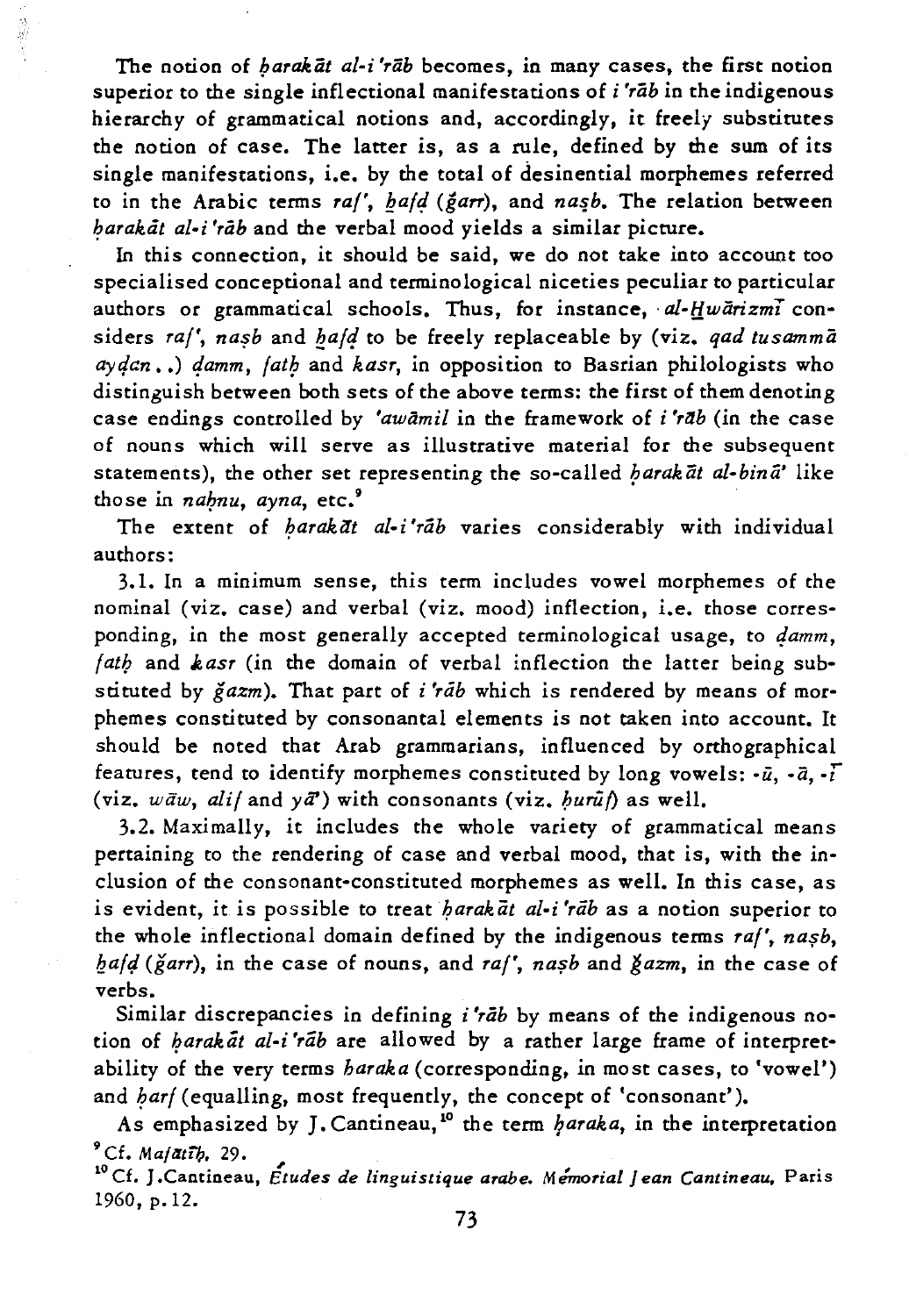of Arab grammarians, does not represent a phonic correlate to consonant  $(har)$  being rather identified with a certain state of the latter (viz. state of 'motion'), thus contrasting with its state of 'quiescence' (viz. *sukun*). On the other hand, the term *harf* which can be, in most cases, rendered by the term 'consonant', denotes in the main the graphic symbol of the Arabic alphabet and only secondarily its phonic realization.

When viewed from this angle, an extremely important criterion in defining *burūl* is their occurrence at the line level within a written corpus. It is mostly in virtue of this specific localization that *burut* can most unambiguously be distinguished from *harakat*, that is, additional graphic symbols situated at different line levels. Since all *harf-type* symbols are situated at the same line level, including graphic symbols of vowel quantity, (1) the notion of *barf* potentially includes  $(1,1)$  the sum of graphic symbols used in expressing consonants as well as their phonic realization, and at the same time, (1.2) the total of graphic symbols pertaining to the notation of vowel quantity jointly with their phonic values; while (2) *haraka* should be identified with (2.1) additional graphic symbols of short vowels with their phonic realization and, in some sources, (2.2) still other additional graphic symbols *with* their respective phonic values among which is sometimes located rather unfortunately even zero-vowel (sukūn, gazm), so that *haraka* potentially includes even its own negation as well.<sup>11</sup>

The opposition between vowel and consonant did not get, in the indigenous grammar, any precise definition until now, the terminological distinction between both notions being, in turn, very insufficient. Some sources tend to derive the terms for vowel and consonant from the traditional terminology (viz. *baraka*, *barl*), perceptibly influenced by orthographic features, while other sources try to emphasize the phonic value of these items in a more immediate way.

To the first type the following pairs belong:

 $b$ urūf *mutabarrika* vs.  $b$ urūf sākina;<sup>12</sup>

<sup>11</sup> Cf., for instance, Muh.Kamaladdin al-Adhami's comments, Mafatih, 29, 1. 12 L.Saisse, I.Chehata, *Dictionnaire /rancais-arabe* (henceforth DFA), London-New York-Toronto, 2nd ed., new impr. 1955; viz. the entry 'consonne (les consonnes et les voyelles)'. Here, in the state of definitenes s and in reverse order relative to our quotation.

Cf. also the study of Hamid 'Abdalqadir, member of the Cairene Academy of Arabic Language, *Tunā'iyyat al-uşūl al-luğawiyya* ('Biliteralism of Roots of the Language'), in *Magallat Magma' al-Iuga al- 'arabiyya* (henceforward MML' A), 11. 113-133 (al-Qahira 1959), p.113. Here, the author employs the term *barf mutai?arrik* in a slightly different way, viz. *yatarakkab kull minha* (i.e. *min al-mawadd al-Iugawiyya) min maqta'* wa~id *muglaq ay min* ~ar/ayn *awwaluhuma* mut~arrik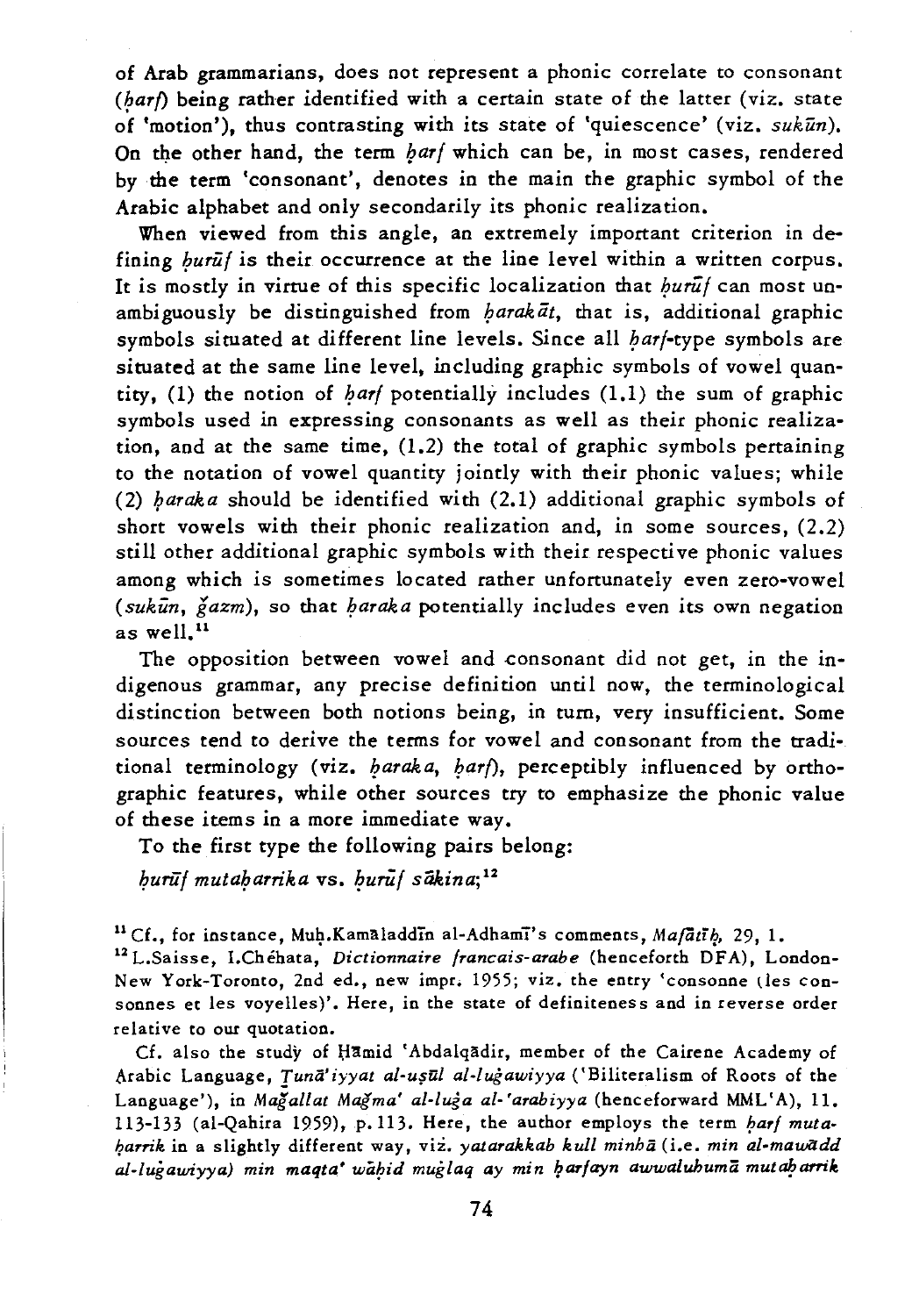$bur\bar{u}$  sawtiyya vs. buruf sākina,<sup>13</sup> etc.

To the second:

aswat al-madd (with a further distinction between al-qasira and at $tau$ iawila) vs. aswāt maata'iyya (burūf);<sup>14</sup>

~awt *layyin (sawt layyin* qa~ir or ~araka *'adiya* vs. ~awt *layyin !aw'il*  or *sawt al-madd*) vs. *sawt sākin*,<sup>15</sup> etc.

The last pair presents the first hopeful attempts to codify these basic terms at the highest codificative level in the U.A.R. (1962).

Other variants:

*harakat* - graphic symbols of short vowels (as against *burut*); <sup>16</sup>

(it should be noted that the criterion of localization of a given graphic symbol relative to the line level or, in other words, the criterion of equivalence of graphic symbols, which was repeatedly, emphasized in works of Arab scholars of various periods,<sup>17</sup> continues to be relevant until our days. Thus, for instance, Professor Wafi, while commenting on the proposal to introduce new *harf-type* graphemes for denoting short vowels of the Arabic sound system, speaks about  $bur\bar{u}$ ;)<sup>18</sup>

 $baraka$  *mamdūda* - long vowel;<sup>19</sup>

 $baraka qaşira (tau\ddot{a}) - short (long) vowel;<sup>20</sup>$ 

'al $\bar{a}$ *mat al-haraka* – graphic symbol of short vowel (in contradistinction to its phonic representation  $-$  *haraka*,)<sup>21</sup> etc.

wa tanihima sakin. The term *harf mutaharrik*, as evident from the above quotation, is to be identified with a CV segment (in opposition to the DF A-conceived 'voy· elle'). Discrepancies of this kind are numerous.

<sup>13</sup> G.S.Sarbatov, *Russko-arabskij učebnyj slovar'*, Moscow, 1964. Cf. entries 'glasnyj (glasnyje zvuki)' and soglasnuj II'.

<sup>14</sup> Cf. 'Ali 'Abdalwahid Wafi, *Fiqh al-luga*, 4th ed., Cairo 1956, pp. 204, 253, 257, etc. (henceforth FL). Besides these items, Waff employs terms which have been subsequently codified by the Cairo Academy, such as al-aswat al-layyina (or aswāt al-lin) as against al-așwāt as-sākina (cf. ib., 16).

<sup>15</sup> Magmu'at al-mustalahat al-'ilmiyya wal-fanniyya-llati aqarraha-l-magma', vol. iii, Cairo 1962, pp. 139-40.

 $^{16}$  Cf. FL, 253.

<sup>17</sup> Miha'il b.Niqula b.Ibrahim Sabbag, ar-Risala at-tāmma fi kalām al-'āmma walmanahiğ *(i ahwal al-kalam ad-dāriğ* (edited by H. Thorbecke, Miha'il Sabbag's *Grammatik der arabischen Umgangssprache in Syrien und Aegypten.* Nach der Münchener Handschrift hrsg. von H. Thorbecke), Strassburg 188y (hereafter Sabbag), p. 35: wal-qā'ida al-muṭṭ arida anna kull haraka min ad-damma wal-fatha wal*kaSTa itja uSbi 'at* ~arat ~ar/an */a4-qamma tuqlab wawan wal-/atba ali/an wal-Icasra ya'an.* 

 $^{18}$  Cf. FL, 259.

<sup>19</sup> MML'A, 10 (1958), 53.

 $^{20}$  MML'A, 11 (1959), 113.

<sup>21</sup> Mağmu'at al-buhut wal-muhadarat (allati ulqiyat fimu'tamar al-Mağma' fid-dawra al-hāmisa wal-'išrīn), Cairo 1960, p. 158.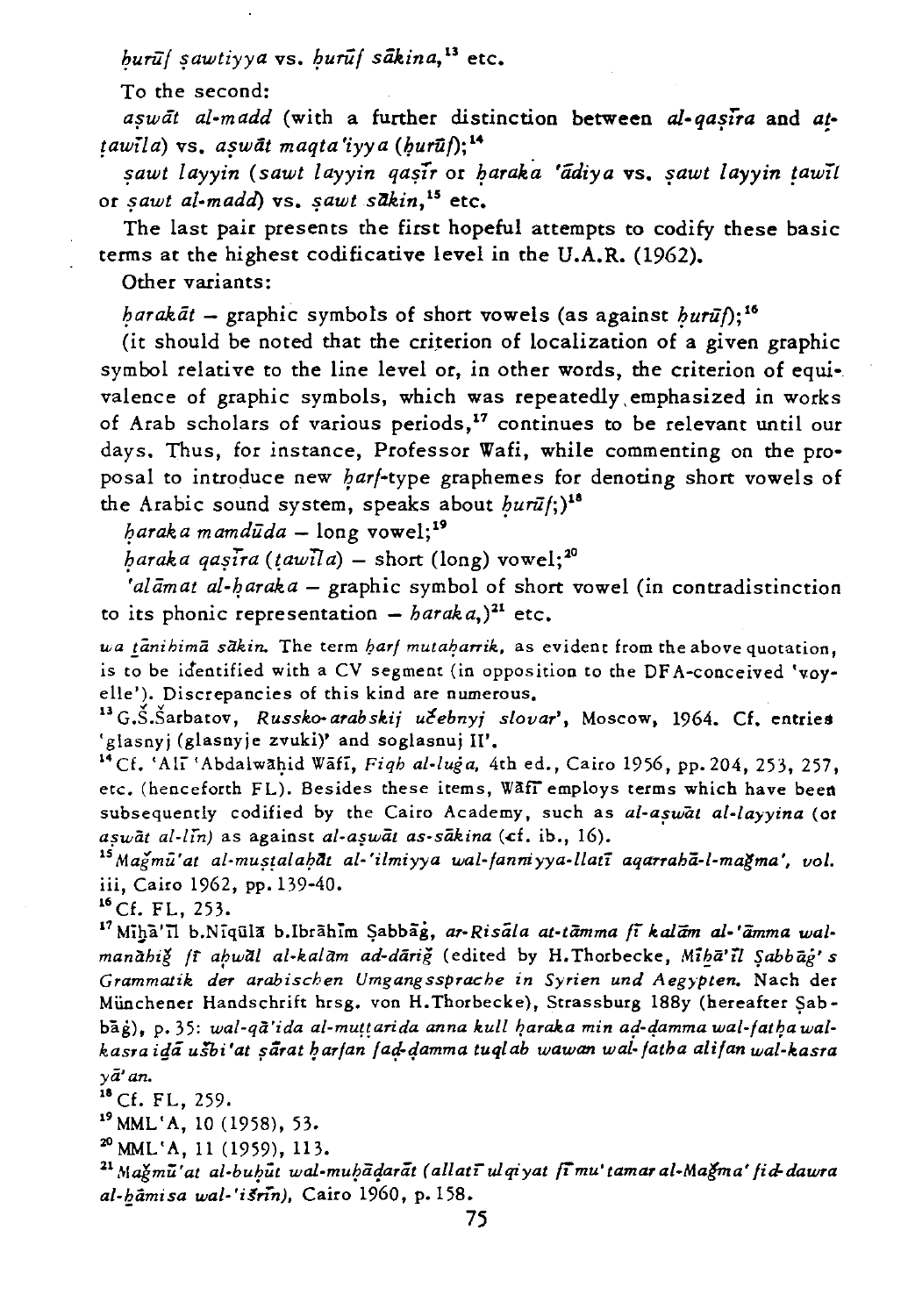4. The traditional grammar, as is evident from the preceding pages, did not succeed in creating some of the useful generalizations of certain grammatical categories commonly met with in European-type grammars. The grammatical category of case, for instance, which is one of the basic *i'rab* categories, is in most cases substituted by the sum of its single representations (viz. *ral'*, *nasb, bafd* (*ğarr*). However, this degree of abstraction proves to be, in certain contexts, rather insufficient, especially when confronting the system of scientific notions, as elaborated by the indigenous Arabic grammar, with that of the European or, more generally, Western type grammars. Such cases of confrontation emerge quite necessarily in every attempt to translate works of linguistic interest by non-Arab authors into Arabic, as well as in every attempt to adopt modern linguistic notions by specialists who had received their linguistic training out of the reach of the influence of the Arab science but who make, nevertheless, use of Arabic as a medium of scientific communication.

The lack of a number of clearly defined notions and terms related to them in the mediaeval grammar as well as the lack of well-established terminological units in the present day Arabic grammar lead to numerous incorrespondences in the generality range of the respective terms as compared with their European equivalents. The generality range of the Arabic terms is either slightly higher or, which is the most typical case, slightly lower than that of terms corresponding to them in Western taxonomies of grammatical concepts. The situation is further complicated by the fact that the great majority of terms used varies not only with different authors but even with the same author.

Discrepancies of this kind can be illustrated by the grammatical category of case. Examples are drawn from the Arabic translation of Fiick's *Arabiya* and are faced with those corresponding to them in the German priginal. Page numbers with German quotations are to be identified with the pagination of the German original, those given with Arabic terms refer to *an-Nağğār's* Arabic version.<sup>22</sup>

Kasus (plur. (60)) - 'alāmāt al-i'rāb (106);

Kasusendugen  $(2) - 'al\bar{a}m\bar{a}t$  al-awhal  $(2)$ ;

Kasusendugen  $(60) - i'$ rāb  $(106)$  (however, the term  $i'$ rāb, on the other hand, frequently corresponds to Fiick's term *Desinentialflexion,* the latter being alternatively rendered by still other Arabic equivalents such as *tasaruf i'rābī* (9, 13, etc.), tasaruf *bil-i'rāb* (2, 3, etc.), tasrīf *i'rābī* (11), etc. which, apart from the grammatical category of case, also include at the same taxonomic level that of verbal mood);

Kasusforman (60) - *halat al-i'rab* (105) (in opposition to Fück's 'Modusformen' (60) which is rendered by the Arabic tasni<sup>1</sup> al-a<sup>t</sup> al (105) in an- $22$  For the full bibliographical data viz. fn. 4 and 5.

76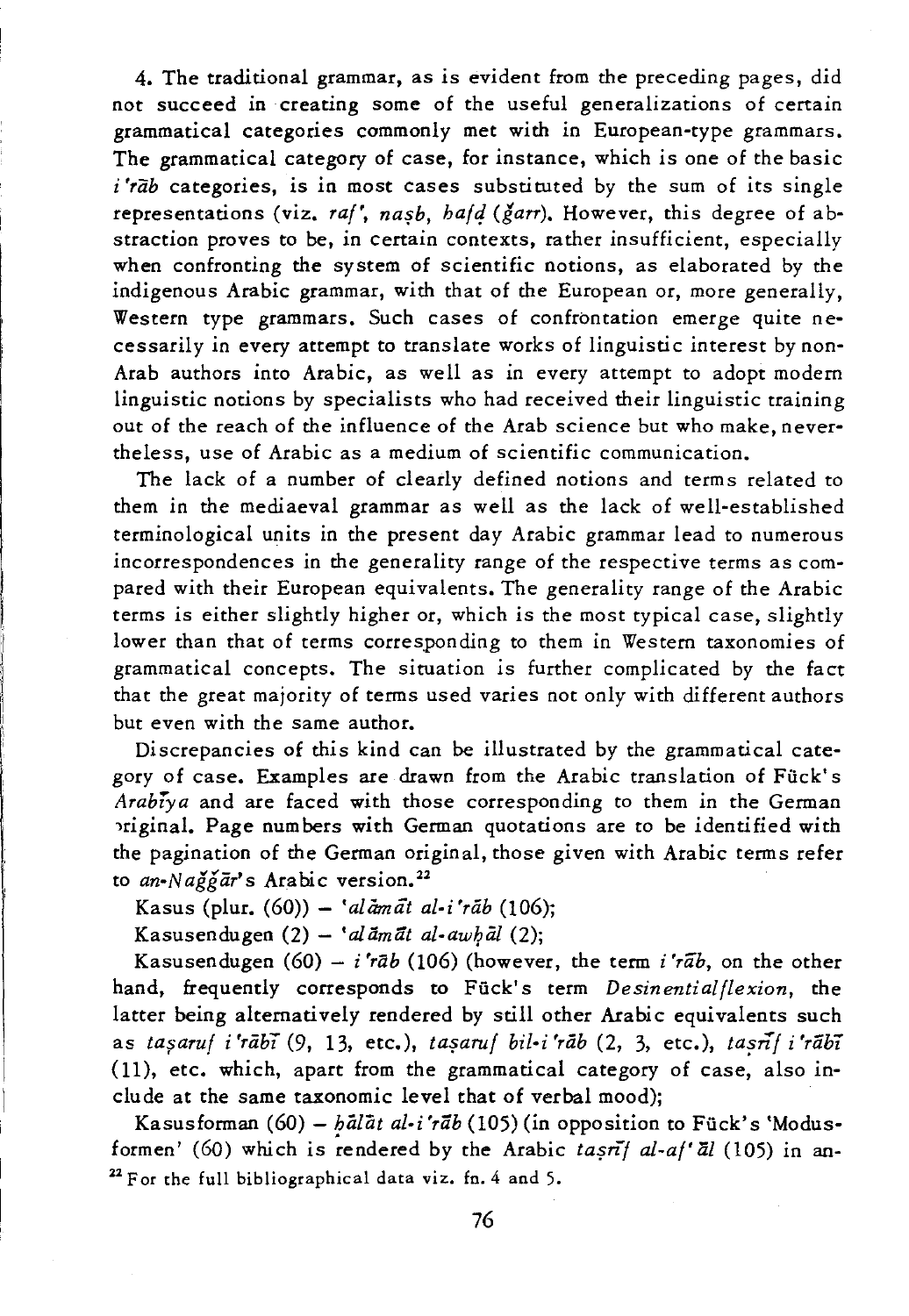Nağğar's translation);

Kasusformen (viz. die Aufgabe der äusseren - (61) - *(tark) al-i'rāb fi awiihir al-kalimat (107);* 

Kasussyntax  $(5)$  - ahwal al-kalima  $(9)$ ; etc., etc.<sup>23</sup>

The relatively great number of alternative terms related to case seems to bear wimess to the fact that this range of generality is not familiar to the grammatical theory in the contemporary Arab science, nor do the separate case values exhi bit unambiguous terminological coverings in recent works of Arab scholars, especially in connection with case systems of synthetic languages other than Arabic, i.e. languages whose case systems differ from the Arabic trichotomy. In similar cases, traditional syntactic term s for particular parts of a sentence are, as a rule, called to the rescue, such as:

(in describing the case system of Latin)

nominative - *halat al-fa'il*;

 $accusative - b\bar{a}$ l at al-maf'ul bihi;

genitive - (hālat al-)mudāf ilayhi,<sup>24</sup> etc.

The use of terms of the above type leads to a dangerous terminological over-load as in the case of *al-*  $\{a^r : l\}$ , for instance. Cf.:

(1) (with reference to Arabic:) subject of a verbal sentence;

(2) (with reference to other languages:) subject in general, agential noun;

 $(3)$  nominative (viz. above);

/

(4) in morphology: active participle.

5. Further complications emerge whenever, apart from a given grammatical category (in the following considerations the grammatical category of case will be used as an illustrative example), another category should be expressed at the same *time.* It is worthwhile noting, in *this* connection that singular, in the case of grammatical number, and masculine, in the case of gender, are very frequently treated as implicitly included in the term covering the basic category. The very term 'basic category' *is,* as a matter of evidence, a highly relative notion because it is a matter of context to decide the question of the respective relevance of grammatical categories under consideration.

In such cases, basically, one of the following methods is usually followed:

(1) all the grammatical categories under consideration, irrespective of

<sup>23</sup> Sabbag speaks mostly about *mawaqi'* or *mawaqi' bil-i'rab*, cf. p. 24, etc. 24~L\IL':\, 13 (1961), pp. 55-6 (viz. Ramsis Girgis, *at-Tamyim wat-tanwTn,* pp. 51- 9). The last example (genitive), should in the quoted source, represent the plural, viz. al-mudaf ilayhim, p. 56. (All the examples quoted occur here with reference to the Latin case system).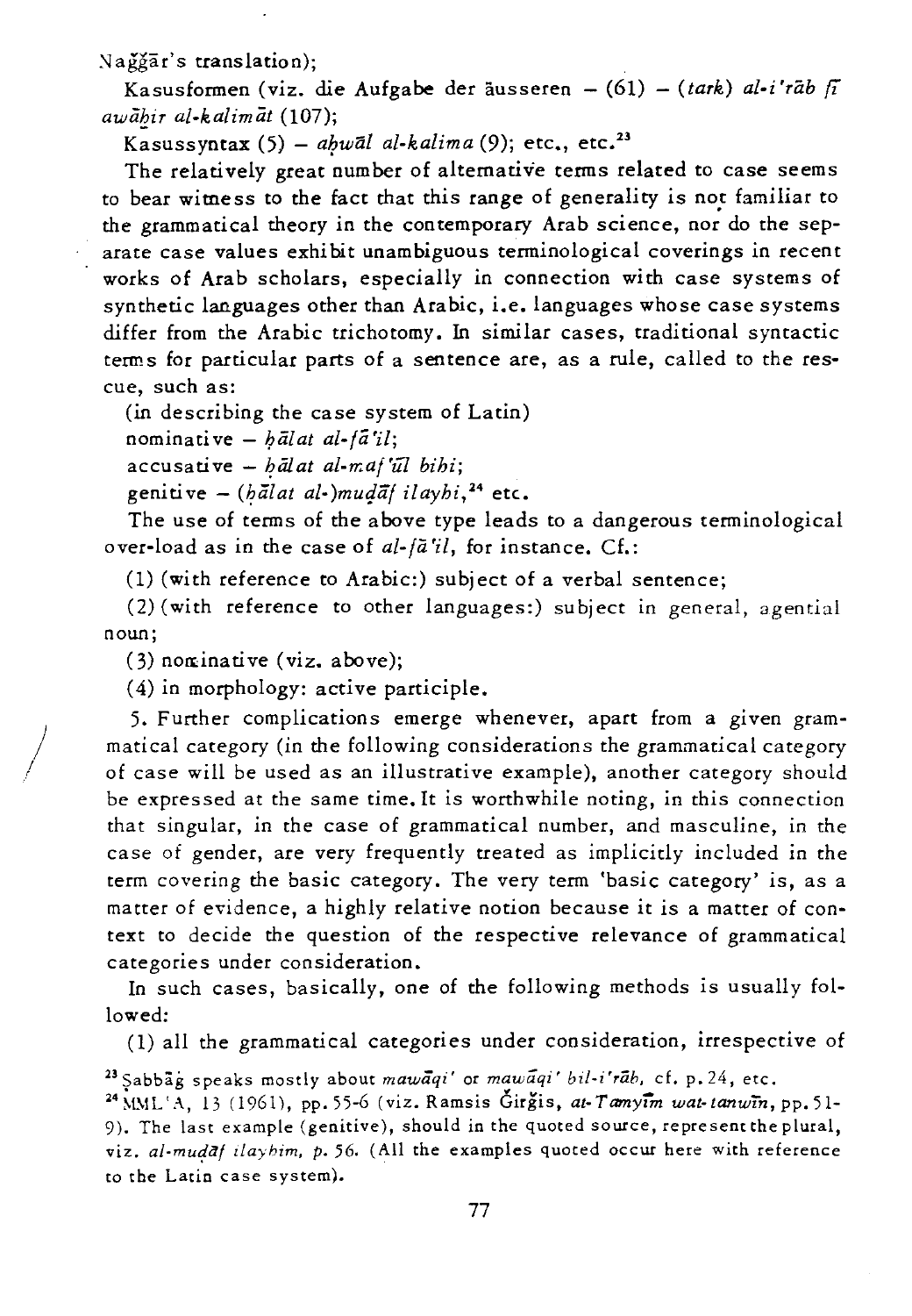any aspect of their possible hierarchization, are explicitly expressed by means of alltonomous terminological units, case being, as a rule, rendered by

 $(1,1)$  terms derived from the traditional *i'rab*-featured case terminology, e.g.  $al$ -gam'  $al$ -marfu' - nominative plural,<sup>25</sup> etc.;

(1.2) traditional syntactic terms related to particular members of a sentence (using these terms in this context *is,* nevertheless, rather traditional), e.g.  $\frac{\gamma}{2}$ am' al-mudd<sup>i</sup> ilayhi – genitive plural, <sup>26</sup> etc.;

(2) one expresses, in an explicit way, only the basic category (relative to a given context; in our context it is the grammatical category of case) all other satellite categories being expressed, or rather symbolized, by the corresponding grammatical form of the term covering that basic category, the latter and only the latter being rendered by an autonomous terminological unit, e.g.

 $al$ -*fa'ilūn* – nominative plural<sup>27</sup> (possibly even gender: masculine); the plural ending *-un is* in this case terminologically pertinent (viz. 'plural') in virtue of which we get an opposition between:

*al-fa'il* - nominative singular28 vs. *al-fa'ilun* - nominative plural. 6. Along with the extinction of the synthetic category of case emerges the problem of the fixation of word-order. As early as in the work of Sibawayhi we find frequent allusions to word-order. There *is,* however, no generalized notion of the latter, the sum of its single manifestations rather being used instead once again. Such a sum *is,* in the terminology of mediaeval grammar, represented by the bi-componental term *at-taqazm*  wat-ta' hir. It seems that word-order was, during the whole period of the Middle Ages, and possibly still later, covered by this term which, in view of its features of summation, suggests at the same time a certain abstraction from a concrete word-order scheme.

The translator of Fück's *Arabiya* similarly, as with the category of case, meets serious difficulties once again. Since no better term was at hand, the following units have been used:

<sup>25</sup> Cf. ibid., 57 (here relative to Amharic).

<sup>26</sup>Cf. ib., 55 (with reference to Greek).

 $27$  Cf. ib., 56 (with reference to Latin).

<sup>28</sup> In a similar way can be expressed categories of number and gender, together with the grammatical category of person (in verbal inflection) in a context where the latter may be considered as 'basic', e.g. al-ga'ib wal-ga'ibun (viz. *lil-ga'ib wal-ga'ibin*) - the 3rd pers. masc. of singular and plural (Sabbag, op. cit., 21); *al-gii'iba wal-g(i'ibiit* - the 3rd pers. feme of singular and plural (ib., 21); *1amir*   $al\text{-}mub\bar{a}tib\bar{b}n$  - the pronominal suffix of the 2nd pers. masc. plural (ib., 43).

Nevertheless, we find alternative solutions as well, viz. damirgam' al-mu' annat *al-ga'ib* (ib., 21); *qamir gam' al-mutakallimtn* (ib., 20), etc. As is evident from the last example, both prodecures may be combined.